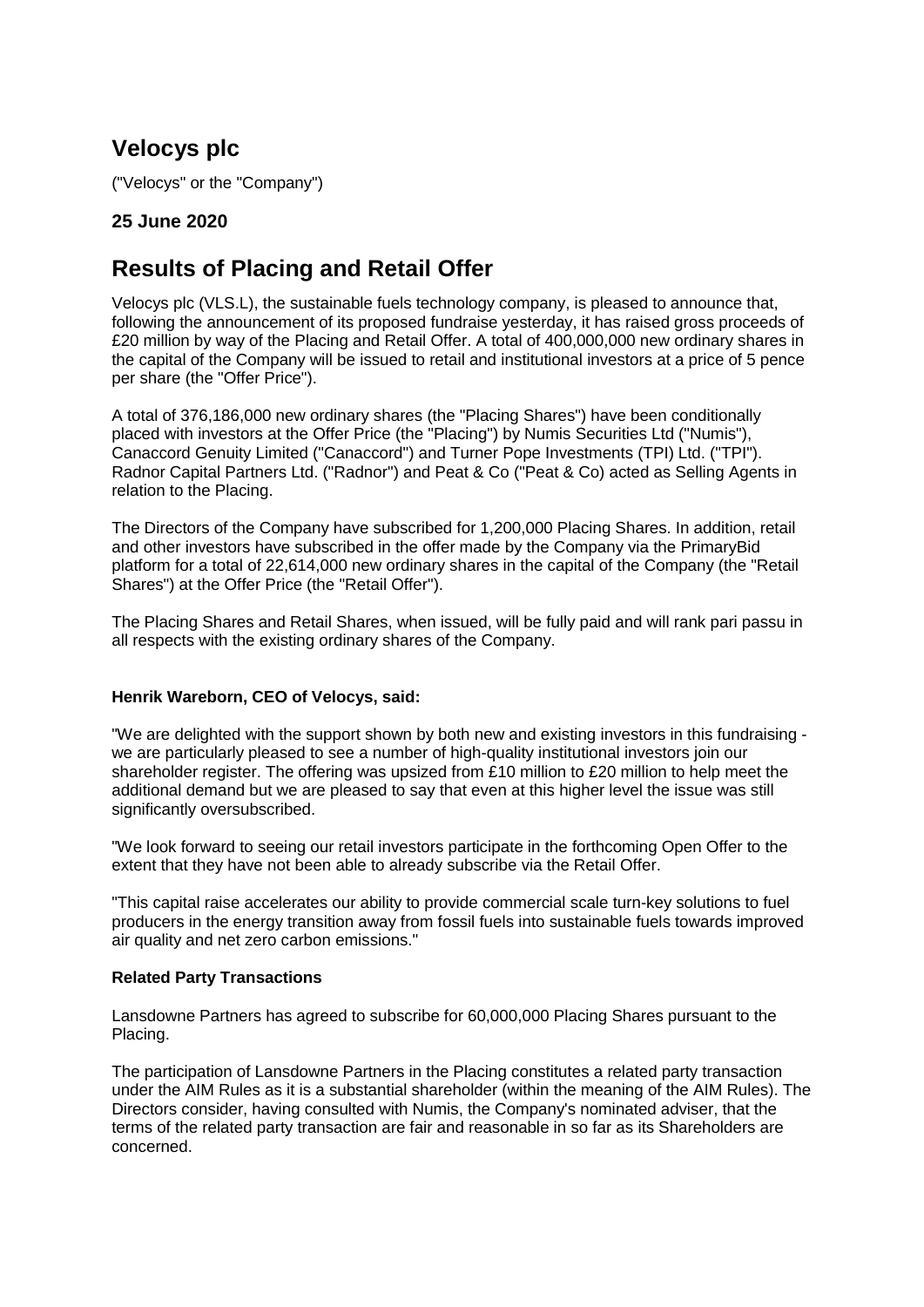Following admission of the new ordinary shares, Lansdowne Partners will have a holding of 196,220,153 shares in the share capital of the Company, representing approximately 18.4% of the Company's enlarged share capital assuming full take up of the Open Offer.

## **Director and associate participation in the Placing**

The following Directors of the Company have agreed to subscribe for the number of Placing Shares opposite his/her name as set out below:

| Name                      | Number of Placing Shares |  |
|---------------------------|--------------------------|--|
| Henrik Wareborn           | 400,000                  |  |
| <b>Andrew Morris</b>      | 400,000                  |  |
| Philip Malcolm Holland    | 200,000                  |  |
| Darran Keith Messem       | 100,000                  |  |
| Sandy Shaw <sup>[1]</sup> | 100,000                  |  |
| <b>Total</b>              | 1,200,000                |  |
|                           |                          |  |

# **Open Offer**

Further to the announcement of its proposed open offer yesterday, the Company proposes to raise up to £1 million by way of an open offer of up to 20,000,000 new ordinary shares (the "Open Offer Shares") to eligible shareholders of the Company at the Offer Price (the "Open Offer").

The Company considers it important that, where reasonably practicable, shareholders who have not had an opportunity to take part in the Placing have an opportunity to participate in the equity fundraise at the Offer Price. The Company is therefore providing eligible shareholders with the opportunity to subscribe for Open Offer Shares at the Offer Price pursuant to the Open Offer, pro rata to their holdings of existing ordinary shares. Eligible shareholders may also make applications in excess of their pro rata initial entitlement up to an amount equal to the total number of Open Offer Shares available under the Open Offer less an amount equal to such eligible shareholder's Open Offer entitlement.

Further details of the Open Offer, including the terms and conditions, will be made available to shareholders separately in the circular to be published by the Company in connection with the Fundraise.

# **Circular and General Meeting**

Completion of the Placing, Retail Offer and Open Offer (together, the "Fundraise") is conditional (amongst other things) upon the passing of certain resolutions. A General Meeting is therefore being convened for the purpose of considering the Resolutions at 10.30 a.m. on 14 July 2020 at Magdalen Centre, Robert Robinson Avenue, The Oxford Science Park, Oxford OX4 4GA. Notice of the General Meeting is set out in the Circular.

On 11 May 2020, the UK Government announced the Stay Alert Guidance. The Stay Alert Guidance prohibits, among other things, certain public gatherings. The General Meeting has been arranged on the assumption that the Stay Alert Guidance continues to apply at the date of the General Meeting. As a result, the General Meeting is expected to be held in a format different to that of previous meetings, while still allowing for Shareholders to exercise their voting rights.

It is currently intended that the General Meeting will be held with only the minimum number of Shareholders or proxies present as required to form a quorum under the Company's articles of association, and who are essential for the business of the General Meeting to be conducted. The attendance of any additional Shareholder, proxy or corporate representative is not permitted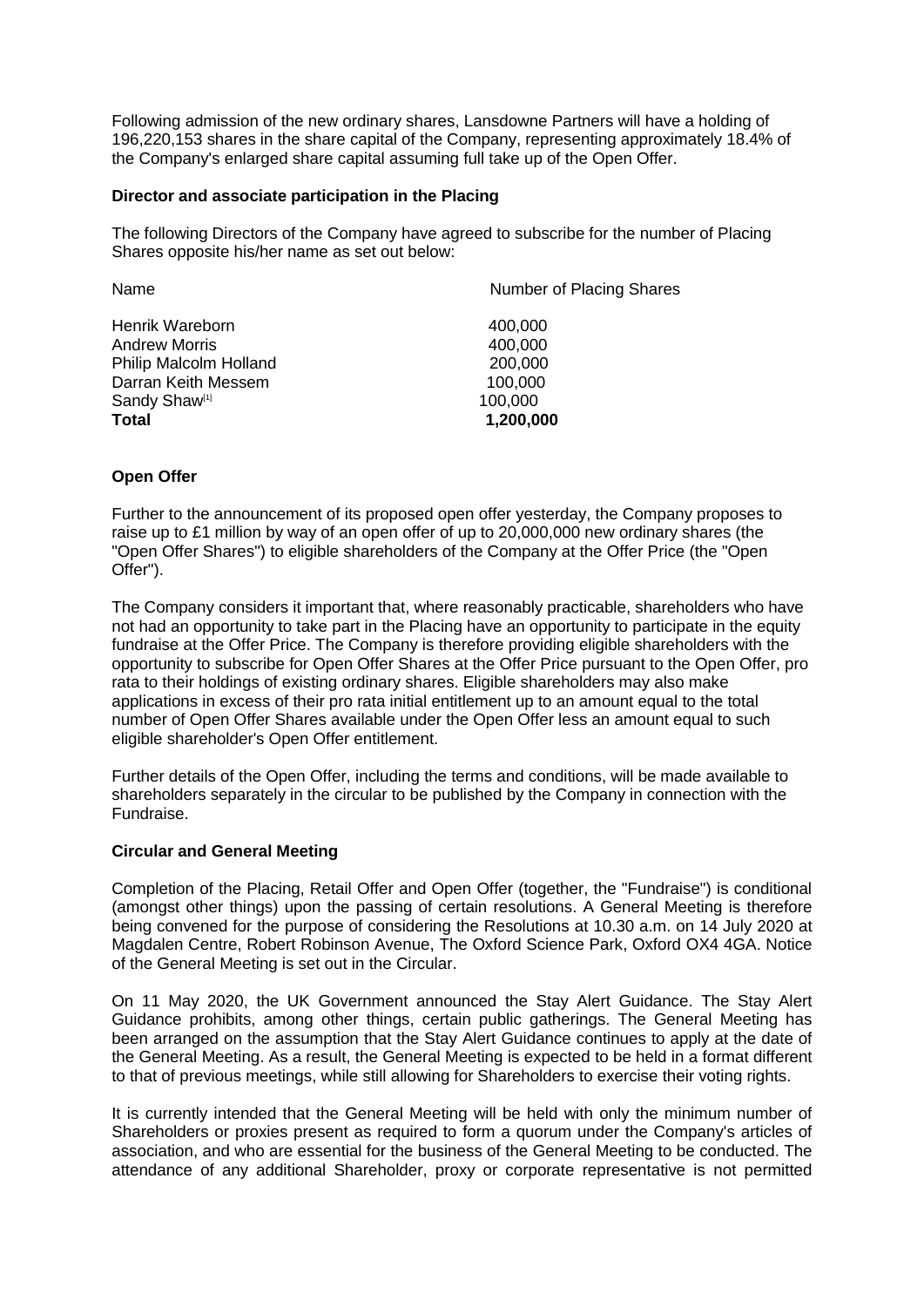under the Stay Alert Guidance. In light of the Stay Alert Guidance, which is expected to remain in force at the time of the General Meeting, no Shareholder, proxy or corporate representative should attend the General Meeting in person, as doing so would be in breach of the Stay Alert Guidance and potentially unsafe for them or the limited number of other persons in attendance. If the Stay Alert Guidance continues to apply at the date of the General Meeting, the Chairman of the General Meeting will exercise his powers to exclude any person who attempts to attend the General Meeting, and they will not be permitted entry to the location of the General Meeting.

The situation regarding COVID-19 is constantly evolving, and the UK Government may change current restrictions or implement further measures relating to the holding of general meetings during the affected period. Any changes to the General Meeting (including any change to the location of the General Meeting) will be communicated to Shareholders before the meeting through our website at www.velocys.com and, where appropriate, by announcement made by the Company to a Regulatory Information Service.

In light of the Stay Alert Guidance, the Company strongly encourages all Shareholders to submit their Form of Proxy, appointing the Chairman of the General Meeting as proxy. Only the formal business of the Resolutions will be carried out at the General Meeting and no update will be provided. Should a Shareholder have a question that they would have raised at the General Meeting, the Company asks that it be sent to info@velocys.com.

**For further information, please contact:**

| <b>Velocys</b><br>Henrik Wareborn, CEO<br>Andrew Morris, CFO<br>Lak Siriwardene, Head of Communications & Sustainability | +44 1865 800821  |
|--------------------------------------------------------------------------------------------------------------------------|------------------|
| <b>Numis Securities (Nomad and joint broker)</b><br><b>Stuart Skinner</b><br><b>Emily Morris</b><br>Alamgir Ahmed        | +44 20 7260 1000 |
| <b>Canaccord Genuity (Joint broker)</b><br>Henry Fitzgerald-O'Connor<br>James Asensio                                    | +44 20 7523 8000 |
| <b>Turner Pope Investments (Joint broker)</b><br>James Pope                                                              | +44 20 3657 0050 |
| <b>Radnor Capital (Investor relations)</b><br>Joshua Cryer<br>lain Daly                                                  | +44 20 3897 1830 |
| <b>Field Consulting (PR)</b><br>Robert Jeffery                                                                           | +44 20 7096 7730 |

Certain information contained in this announcement would have constituted inside information (as defined by Article 7 of Regulation (EU) No 596/2014) prior to its release as part of this Announcement. The person responsible for arranging the release of this Announcement on behalf of the Company is Andrew Morris, CFO of the Company.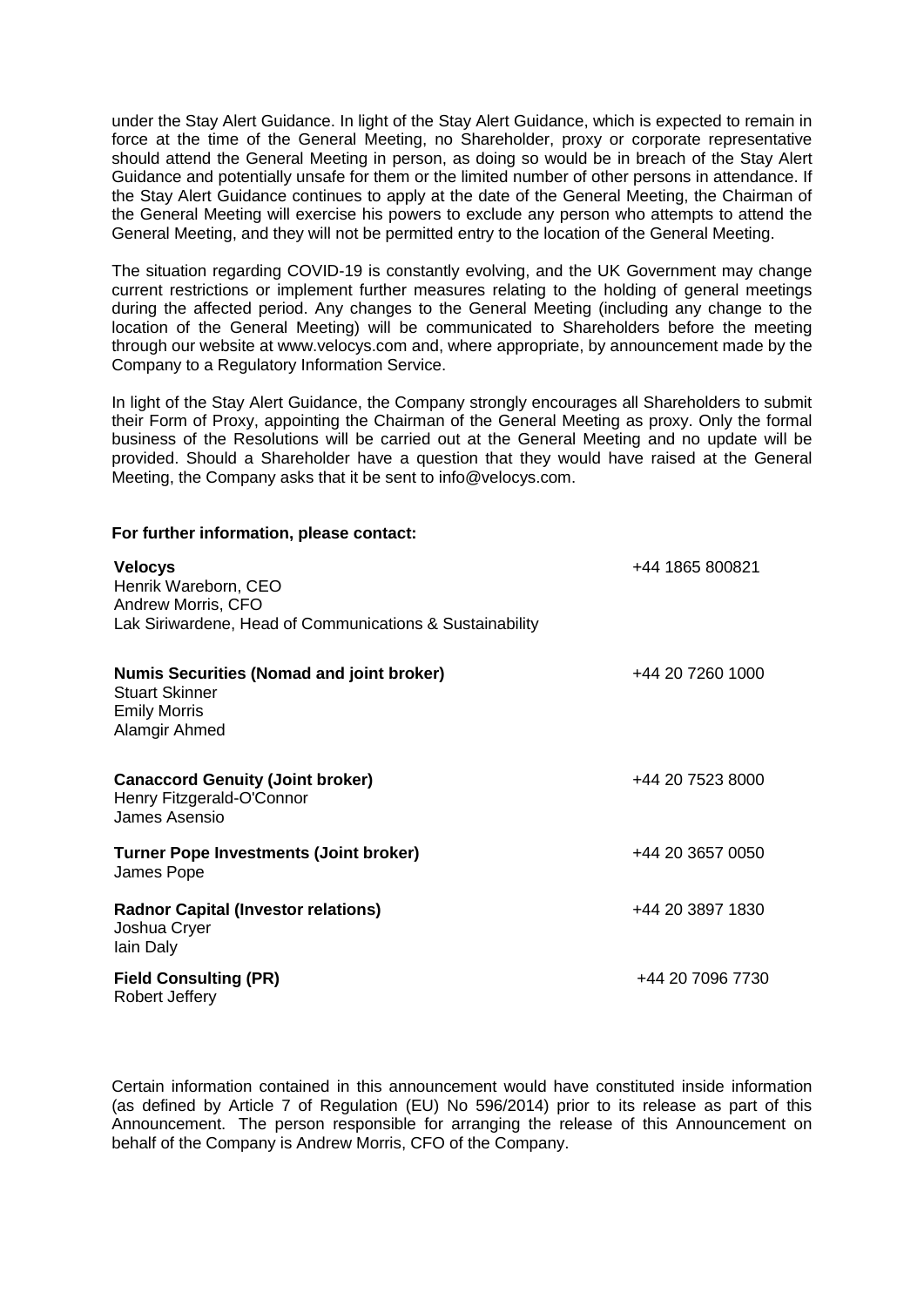**This Announcement should be read in its entirety. In particular, you should read and understand the information provided in the "Important Notices" section of this Announcement.**

#### **Notes to Editors**

**Velocys** is an international UK-based sustainable fuels technology company. Velocys designed, developed and now licenses proprietary Fischer-Tropsch technology for the generation of clean, low carbon, synthetic drop-in aviation and road transport fuel from municipal solid waste and residual woody biomass.

Velocys is currently developing two reference projects: one in Natchez, Mississippi, USA (incorporating Carbon Capture, Utilisation and Storage) and one in Immingham, UK, to produce fuels that significantly reduce both greenhouse gas emissions and key exhaust pollutants for aviation and road transport. Originally a spin-out from Oxford University, in 2008 the company acquired a US company based on complementary technology developed at the Pacific Northwest National Laboratory. Velocys is headquartered in Oxford in the United Kingdom. [www.velocys.com](http://www.velocys.com/)

### **Important Notices**

**This announcement does not constitute an offer to buy, acquire or subscribe for, or the solicitation of an offer to buy, acquire or subscribe for, Placing Shares, Open Offer Shares or Retail Shares or an invitation to buy, acquire or subscribe for the Placing Shares, Open Offer Shares or Retail Shares in any jurisdiction. This announcement has not been filed with, examined or approved by the Financial Conduct Authority or the London Stock Exchange or any other regulatory authority.**

**Numis Securities Limited ("Numis"), which is authorised and regulated in the United Kingdom by the Financial Conduct Authority and is a member of the London Stock Exchange, is acting as nominated adviser and joint broker to the Company for the purposes of the AIM Rules. Canaccord Genuity Limited ("Canaccord"), which is authorised and regulated in the United Kingdom by the Financial Conduct Authority and is a member of the London Stock Exchange, is acting as joint broker to the Company for the purposes of the AIM Rules. Numis and Canaccord are each acting exclusively for the Company in connection with the Placing, and will not be responsible to anyone other than the Company for providing the protections afforded to their respective clients or for providing advice in relation to the proposals in this announcement or any other matter referred to in this announcement. Neither Numis nor Canaccord have authorised the contents of this announcement for any purpose and, without limiting the statutory rights of any person to whom this announcement is issued, no representation or warranty, express or implied, is made by either Numis or Canaccord as to any of the contents or completeness of this announcement.**

**This announcement contains (or may contain) certain forward-looking statements with respect to certain of the Company's current expectations and projections about future events. These statements, which sometimes use words such as "anticipate", "believe", "intend", "estimate", "expect" and words of similar meaning, reflect the directors' beliefs and expectations and involve a number of risks, uncertainties and assumptions that could cause actual results and performance to differ materially from any expected future results or performance expressed or implied by the forward-looking statement. Statements contained in this announcement regarding past trends or activities should not be taken as a representation that such trends or activities will continue in the future. The Information contained in this announcement Is subject to change without notice and neither Numis, Canaccord nor, except as required by applicable law, the Company assumes any responsibility or obligation to update publicly or review any of the forward-looking**